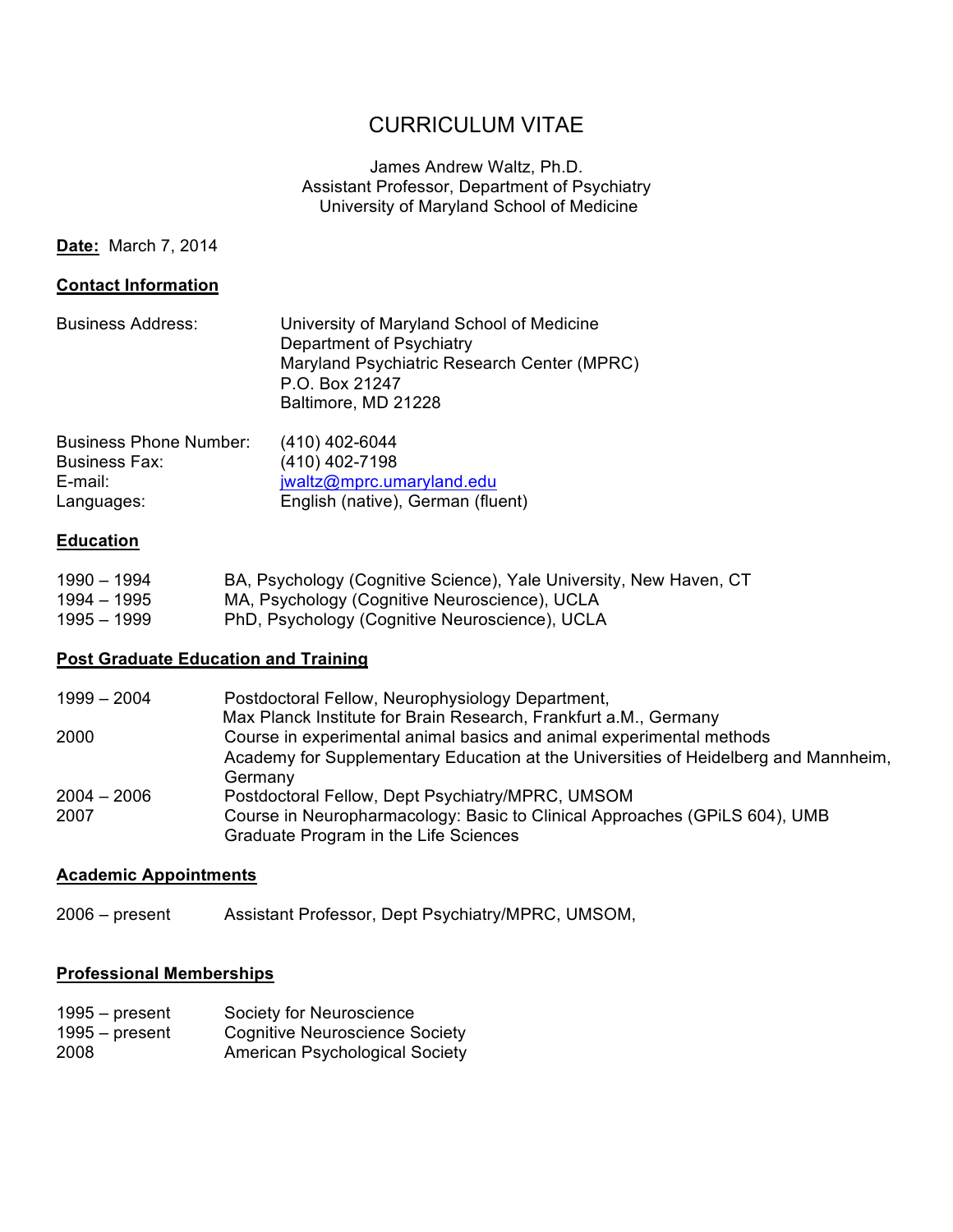#### **Honors and Awards**

| 1990 - 1994<br>1990 - 1994 | <b>National Merit Scholarship</b><br>Academic Scholarship, McDermott, Inc.           |
|----------------------------|--------------------------------------------------------------------------------------|
| $1994 - 1995$              | University Fellowship, University of California                                      |
| 1995                       | Honorable Mention, National Science Foundation Graduate Research Fellowship          |
| 1996                       | Honorable Mention, Department of Defense Graduate Research Fellowship                |
| 1996                       | Honorable Mention, National Science Foundation Graduate Research Fellowship          |
| 1996 - 1997                | Ursula Mandel Fellowship, University of California                                   |
| 1998 - 1999                | National Research Service Award, National Institutes of Health                       |
| 1998 - 1999                | Predoctoral Fellowship, John Douglas French Foundation for Alzheimer's Research      |
| 1999                       | Joseph A. Gingerelli Award for the Distinguished Dissertation, Psychology Dept, UCLA |
| 1999                       | Postdoctoral Fellowship, Alexander von Humboldt Foundation (declined)                |
| $1999 - 2000$              | Postdoctoral Fellowship, John Douglas French Foundation for Alzheimer's Research     |
| $1999 - 2003$              | Postdoctoral Fellowship, McDonnell-Pew Program in Cognitive Neuroscience             |
| 2003 - 2004                | Postdoctoral Fellowship, Max Planck Institute for Brain Research                     |
| $2004 - 2006$              | Postdoctoral Fellowship, UMSOM/MPRC                                                  |
| 2009                       | H. McKee Jarboe Award for Outstanding Research in Psychiatry, UMSOM                  |

#### **Administrative Service**

#### **Institutional Service**

| $2007 - 2008$    | Member, UMSOM Institutional Review Board                                 |
|------------------|--------------------------------------------------------------------------|
| $2012 - present$ | Member, UMSOM Council                                                    |
| 2013             | Grant Reviewer and Study Section Member, UMB-UMCP Seed Grant Competition |
| 2013             | Grant Reviewer and Study Section Member, UMB-UMBC Seed Grant Competition |

#### **National Service**

Ad-hoc Journal Reviewer

- 2005 present *Journal of the International Neuropsychological Society*
- 2008 present *Schizophrenia Bulletin*
- 2009 present *Biological Psychiatry; Schizophrenia Research; Human Brain Mapping*
- 2010 present *Cognition*
- 2011 present *JAMA Psychiatry; Public Library of Science ONE*
- 2012 present *Psychiatry Research; Journal of Clinical Psychiatry*
- 2013 *Molecular Psychiatry; Neuropsychopharmacology; Frontiers in Human Neuroscience; Journal of Psychiatry and Neuroscience; Cognitive, Affective, and Behavioral Neuroscience; Neuroscience and Biobehavioral Reviews; Progress in Neuro-Psychopharmacology & Biological Psychiatry*

#### Journal Action Editor

2013 *Schizophrenia Bulletin, Frontiers in Schizophrenia*

#### Ad-hoc Grant Reviewer

- 2010 Netherlands Organisation for Scientific Research (NWO)
- 2011 National Science Foundation
- 2014 Polish National Science Centre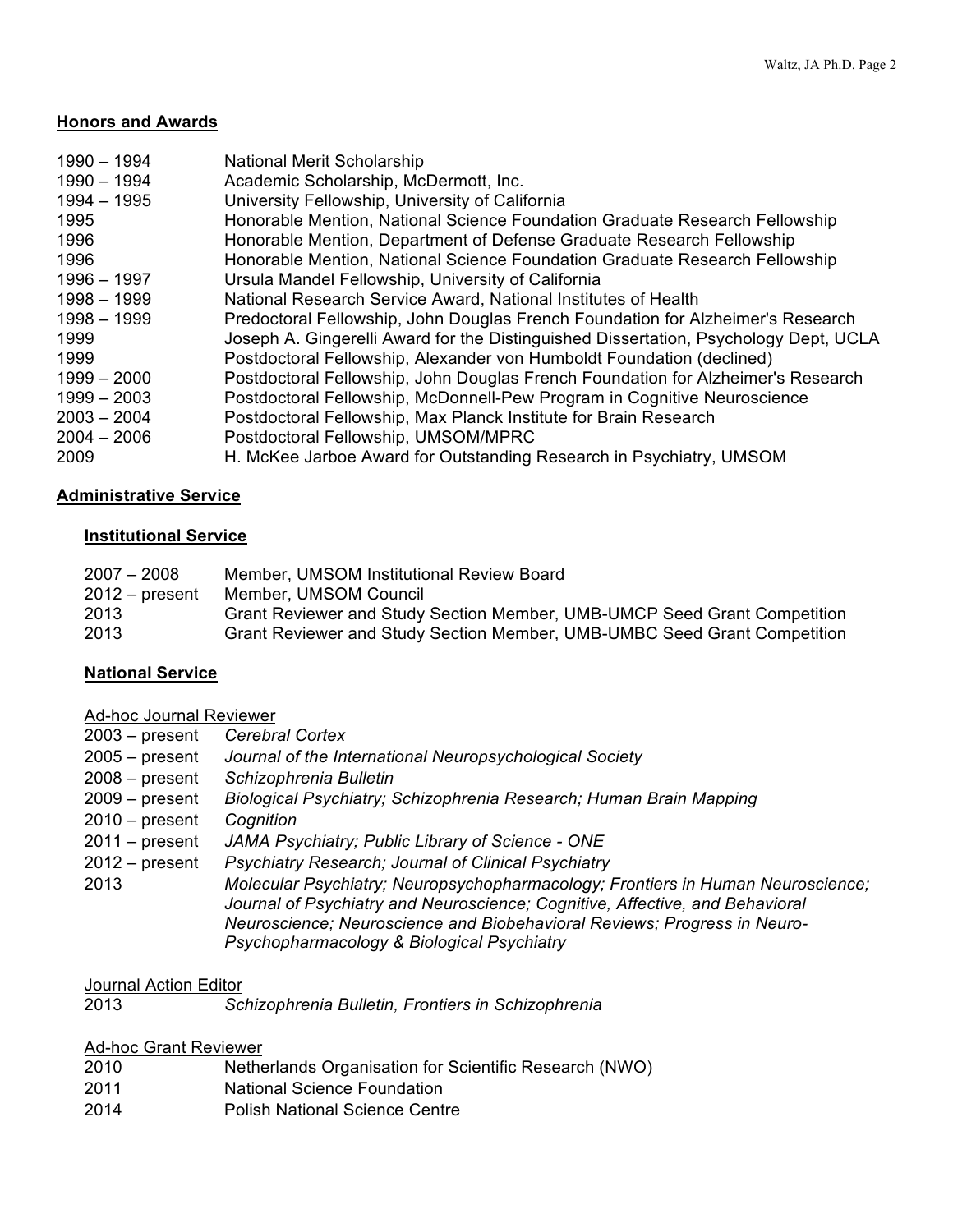# **Other** 2013 Young Investigator Mentor, International Congress on Schizophrenia Research

### **Teaching Service**

| <b>UCLA</b>       |                                                                            |
|-------------------|----------------------------------------------------------------------------|
| 6/1995 - 8/1995   | Teaching Assistant, Psychology 120, Cognitive Psychology                   |
| 1/1996 - 6/1996   | Teaching Assistant, Psychology 120, Cognitive Psychology                   |
| 1/1997 - 4/1997   | Teaching Assistant, Psychology 42, Research Methods                        |
| 4/1997 - 6/1997   | Teaching Associate, Psychology 116, Laboratory for Behavioral Neuroscience |
| 9/1997 - 12/1997  | Teaching Associate, Psychology 85, Introduction to Cognitive Science       |
| 1/1998 - 3/1998   | Teaching Associate, Psychology 121, Laboratory for Cognitive Psychology    |
|                   |                                                                            |
|                   | Johann-Wolfgang-Goethe University, Frankfurt a.M., Germany                 |
| $9/2001 - 5/2002$ | Lecturer, Seminar in Cognitive Neuroscience, 2 hours/week, 15 students     |
| $9/2002 - 5/2003$ | Lecturer, Seminar in Cognitive Neuroscience, 2 hours/week, 15 students     |
| <b>UMSOM</b>      |                                                                            |
| 9/2007            | Lecturer, CAPP Med Student Psychiatry Mini-Elective, 2 hours, 6 students   |
| 4/2009            | Lecturer, CAPP Med Student Psychiatry Mini-Elective, 2 hours, 6 students   |
| 4/2011            | Lecturer, CAPP Med Student Psychiatry Mini-Elective, 2 hours, 6 students   |
| 4/2012            | Lecturer, CAPP Med Student Psychiatry Mini-Elective, 2 hours, 6 students   |
| 4/2013            | Lecturer, CAPP Med Student Psychiatry Mini-Elective, 2 hours, 6 students   |
| 4/2013            | Lecturer, GPLS 781, Translational Psychiatry, 2 hours, 12 students         |
|                   |                                                                            |

# **Mentoring**

1 Post-doctoral Research Fellow, for a total of 1 year

1 Post-baccalaureate Research Analyst, for a total of 1 year

3 Post-baccalaureate Research Assistants, for a total of 5 years

# **Grant Support**

#### **Active Grants**

- 4/1/2012 3/31/2017 Principal Investigator (40% effort, 40% salary support) "Neurocomputational and fMRI Studies of Motivational Deficits in Schizophrenia" NIH R01 MH094460-01A1 Annual Direct Costs: \$400,286 Total Direct Costs: \$2,001,428
- 8/1/2013 7/31/2018 Co-Investigator (25% effort, 25% salary support; PI: J. Gold) "Clinical and Computational Studies of Dopamine Function in Schizophrenia" NIH 2 R01 MH080066-06A1 Annual Direct Costs: \$500,000 Total Direct Costs: \$2,500,000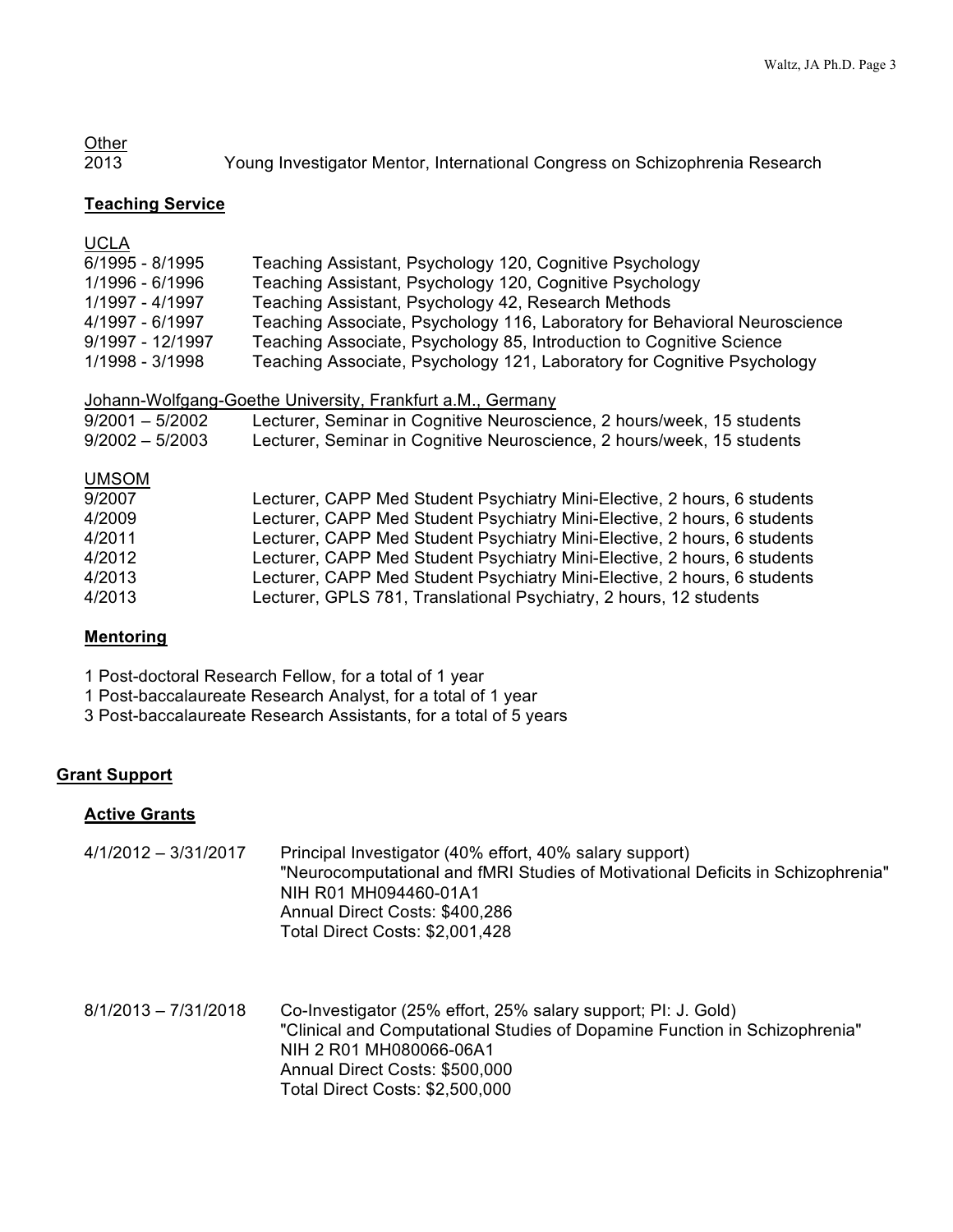# **Completed Grants**

- 3/1/2010 2/29/2012 Principal Investigator (20% in Year 1, 40% in Year 2) "Neuroimaging of Food Reinforcer Processing in Schizophrenia" NIH R21 MH086739 (PI: J. Waltz) Received funds for research assistant and operational costs Annual Direct Costs: \$206,250 Total Direct Costs: \$412,500
- 7/15/2006 7/14/2011 Project PI (Contract PI: D. Kelly) Contract Title: Residential Research Support Services Project Title: Neuroimaging of Reward-based Learning in Schizophrenia Contract No. HHSN271200599091C/ADB Contract No. N0 1DA-5-9909 Received funds for research assistant and operational costs Annual Direct Costs (Project): \$291,806/4 years Total Direct Costs (Project): \$291,806/4 years Total Costs (Grant): \$13,074,663/7 years
- 7/15/2006 7/14/2011 Project PI (75%; PI: A. Shuldiner) Program Title: UM SOM Multidisciplinary Clinical Research Career Development Program Project Title: Neuroimaging of Reward-based Learning in Schizophrenia NIH 5 K12 RR023250-02 Received funds for research assistant and operational costs Annual Direct Costs (Project): \$425,166/5 years Total Direct Costs (Project): \$425,166/5 years Total Costs (Grant \$13,285,225/5 years

# **Publications**

# **Articles in Peer-reviewed Journals**

- 1. **Waltz, J.A.**, Knowlton, B.J., Holyoak, K.J., Boone, K.B., Mishkin, F.S., de Menezes Santos, M., Thomas, C.R., and Miller, B.L. (1999). A system for relational reasoning in human prefrontal cortex. *Psychological Science, 10,* 119-125
- 2. **Waltz, J.A.**, Lau, A., Grewal, S., and Holyoak, K.J. (2000). The role of working memory in analogical reasoning. *Memory & Cognition, 28,* 1205-1212.
- 3. Linden, D.E.J., Bittner, R.A., Muckli, L., **Waltz, J.A.**, Kriegeskorte, N., Goebel, R., Singer, W., and Munk, M.H.J. (2003). Cortical capacity constraints for visual working memory: Dissociation of fMRI load effects in a fronto-parietal network. *NeuroImage*, *20*, 1518-1530.
- 4. **Waltz, J.A**., Knowlton, B.J., Holyoak, K.J., Boone, K.B., Back, C., McPherson, S., Masterman, D., Chow, T., Cummings, J.L., and Miller, B.L. (2004). Relational integration and executive function in Alzheimer's disease. *Neuropsychology 18,* 296-305*.*
- 5. **Waltz, J.A.**, Frank, M.J., Robinson, B.M., and Gold, J.M. (2007). Selective reinforcement learning deficits in schizophrenia support predictions from computational models of striatocortical dysfunction. *Biological Psychiatry 62,* 756-764.
- 6. **Waltz, J.A.**, and Gold, J.M. (2007). Probabilistic reversal learning impairments in schizophrenia: further evidence of orbitofrontal dysfunction. *Schizophrenia Research 93,* 296-303.
- 7. Lu, H., Zuo, Y., Gu, H., **Waltz, J.A.**, Zhan, W., Scholl, C.A., Rea, W., Yang, Y., and Stein, E.A. (2007). Synchronized Delta Oscillations Correlate with the Resting-state fMRI Signal. *Proc. Natl. Academy Sciences, 104,* 18265-18269.
- 8. Gold, J.M., **Waltz, J.A.**, Prentice, K.J., Morris, S.E., Heerey, E.A. (2008). Reward Processing in Schizophrenia: A Deficit in the Representation of Value. *Schizophrenia Bulletin 34*, 835-847.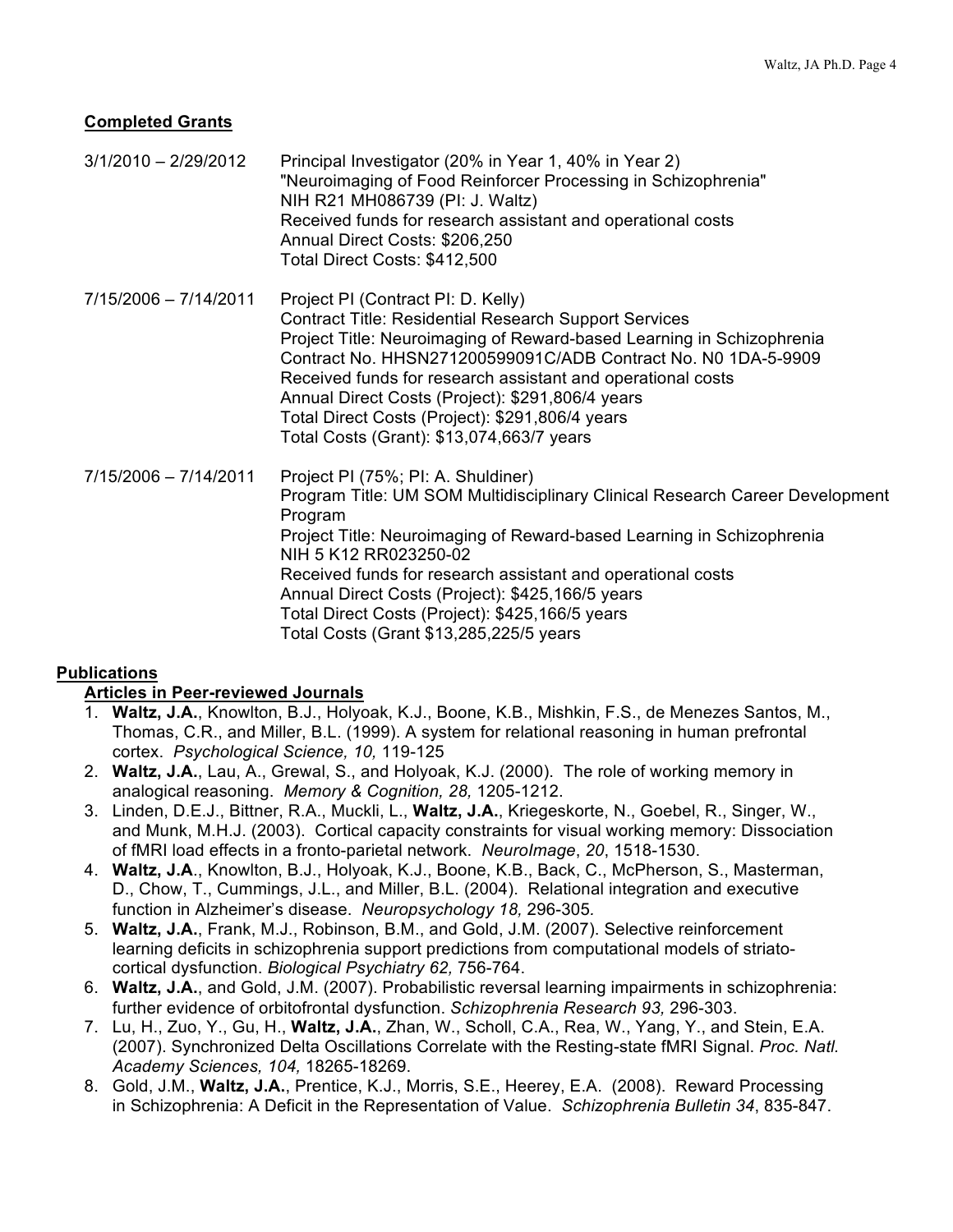- 9. **Waltz, J.A.**, Schweitzer, J.B., Gold, J.M., Kurup, P.K., Ross, T.J., Salmeron, B.J., Rose, E.J., McClure, S.M., Stein, E.A. (2009). Patients with Schizophrenia have a Reduced Neural Response to Both Unpredictable and Predictable Primary Reinforcers. *Neuropsychopharmacology, 34,* 1567-77.
- 10. Gold, J.M., Hahn, B., Strauss, G.P., **Waltz, J.A.** (2009). Turning it upside down: areas of preserved cognitive function in schizophrenia. *Neuropsychology Review, 19,* 294-311.
- 11. Haenschel, C., Bittner, R., **Waltz, J.A.,** Haertling, F., Wibral, M., Singer, W., Linden, D.E.J., and Rodriguez, E. (2009). Cortical oscillatory activity is critical for working memory as revealed by deficits in early onset schizophrenia. *Journal of Neuroscience, 29,* 9481-89.
- 12. Pipa, G., Städtler, E.S., Rodriguez, E.F., **Waltz, J.A.,** Muckli, L.F., Singer, W., Goebel, R., Munk, M.H. (2009). Performance- and stimulus-dependent oscillations in monkey prefrontal cortex during short-term memory. *Frontiers in Integrative Neuroscience, 3,* 25. Epub 2009 Oct.
- 13. **Waltz, J.A.**, Schweitzer, J.B., Ross, T.J., Kurup, P.K., Salmeron, B.J., Rose, E.J., Gold, J.M., Stein, E.A. (2010). Abnormal responses to monetary outcomes in cortex, but not in the basal ganglia, in schizophrenia. *Neuropsychopharmacology, 35,* 2427-39. Epub 2010 Aug 18. PMID: 20720534; PMCID: PMC2955756.
- 14. **Waltz, J.A.**, Frank, M.J., Wiecki, T.V., Gold, J.M. (2011). Altered probabilistic learning and response biases in schizophrenia: Behavioral evidence and neurocomputational modeling. *Neuropsychology, 25,* 86-97. PMID: 21090899.
- 15. Strauss, G.P., Robinson, B.M., **Waltz, J.A.**, Frank, M.J., Kasanova, Z., Herbener, E.S., Gold, J.M. (2011). Patients with schizophrenia demonstrate inconsistent preference judgments for affective and non-affective stimuli. *Schizophrenia Bulletin, 37,* 1295-1304. Epub 2010 May 19. PMID: 20484522.
- 16. Kasanova, Z., **Waltz, J.A.**, Strauss, G.P., Frank, M.J., Gold, J.M. (2011). Optimizing vs. Matching: Response Strategy in a Probabilistic Learning Task is associated with Negative Symptoms of Schizophrenia. *Schizophrenia Research, 127,* 215-222. Epub 2011 Jan 15. PMID: 21239143.
- 17. Strauss, G.P.\*, Frank, M.F.\*, **Waltz, J.A.**, Kasanova, Z., Herbener, E.S., Gold, J.M. (2011). Deficits in Positive Reinforcement Learning and Uncertainty-Driven Exploration are Associated with Distinct Aspects of Negative Symptoms in Schizophrenia. *Biological Psychiatry, 69,* 424- 431. Epub 2010 Dec 17. PMID: 21168124 (\*authors contributed equally to this work).
- 18. Boggs, D.L., Kelly, D.L., McMahon, R.P., Gold, J.M., Gorelick, D.A., Linthicum, J., Conley, R.R., Liu, F., **Waltz, J.**, Huestis, M.A., Buchanan, R.W. (2011). Rimonabant for neurocognition in schizophrenia: a 16-week double blind randomized placebo controlled trial. *Schizophrenia Research, 134,* 207-210. Epub 2011 Dec 3. PMID: 22137462.
- 19. Gold, J.M. **Waltz, J.A.,** Matveeva, T.M., Kasanova, Z., Strauss, G.P., Herbener, E.S., Collins, A.G.E., Frank, M.J. (2012). Negative symptoms in schizophrenia result from a failure to represent the expected value of rewards: Behavioral and computational modeling evidence. *Archives of General Psychiatry, 69,* 129-138. PMID: 22310503.
- 20. Strauss, G.P., Lee, B.G., **Waltz, J.A.**, Robinson, B.M., Brown, J.K., Gold, J.M. (2012). Cognition-emotion interactions are modulated by working memory capacity in individuals with schizophrenia. *Schizophrenia Research, 141,* 257-261. Epub 2012 Sep 8. PMID: 22968207.
- 21. Simpson, E.H., **Waltz, J.A.**, Kellendonk, C., Balsam, P.D. (2012). Schizophrenia in Translation: Dissecting Motivation in Schizophrenia and Rodents. *Schizophrenia Bulletin, 38,* 1111-1117. Epub 2012 Sep 26. PMID: 23015686.
- 22. **Waltz, J.A.**, Kasanova, Z., Ross, T.J., Salmeron, B.J., McMahon, R.P., Gold, J.M., Stein, E.A. (2013). The roles of reward, default, and executive control networks in set-shifting impairments in schizophrenia. *PLoS-ONE, 8,* e57257. Epub 2013 Feb 27. PMID: 23468948. PMCID: PMC3584128.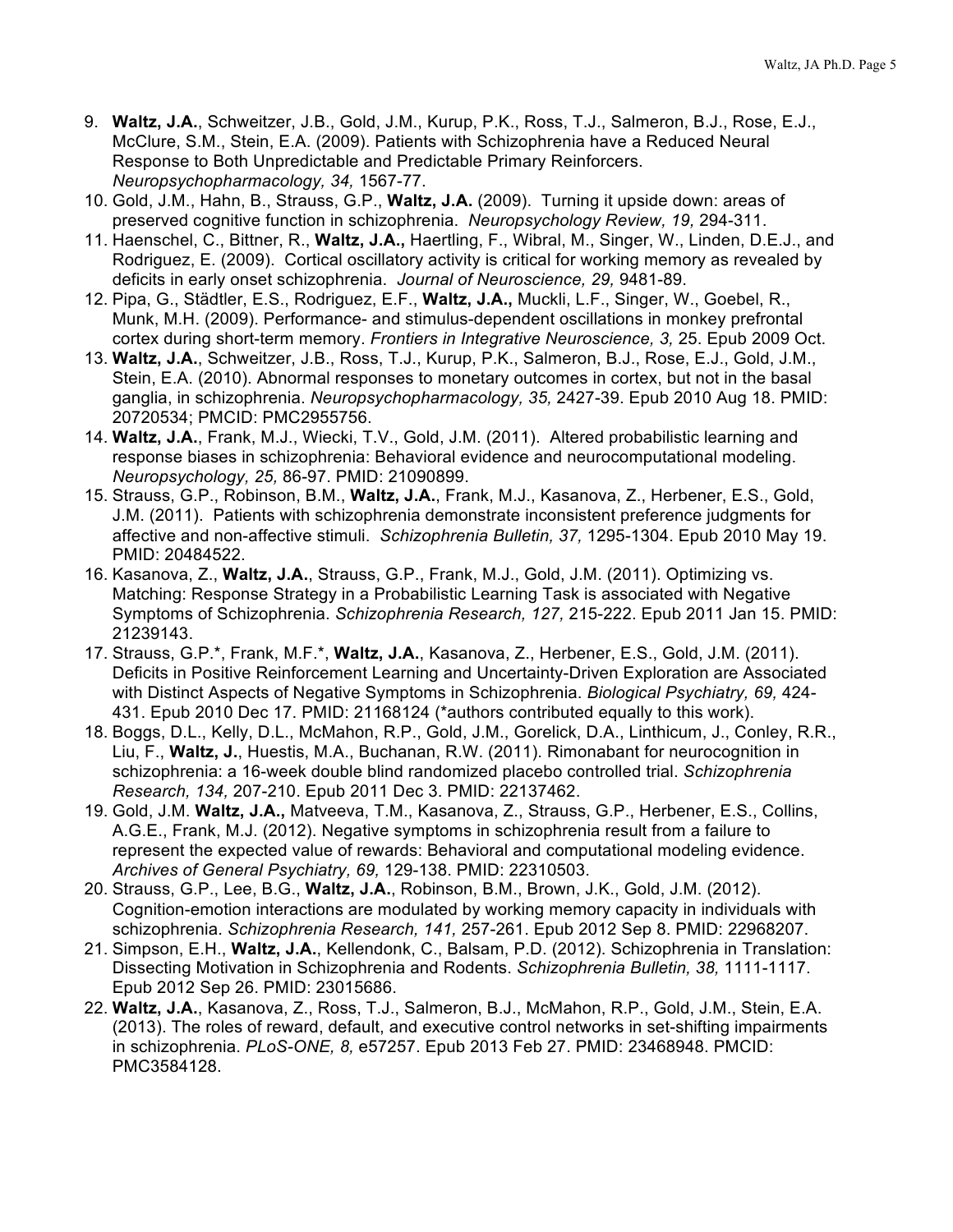- 23. Brown, J.K., **Waltz, J.A.**, Strauss, G.P., McMahon, R.P., Frank, M.J., Gold, J.M. (2013). Hypothetical decision making in schizophrenia: The role of expected value computation and "irrational" biases. *Psychiatry Research, 202,* 142-149. Epub 2013 May 9. PMID: 23664664.
- 24. Gold, J.M., Strauss, G.P., **Waltz, J.A.**, Robinson, B.M., Brown, J.K., Frank, M.J. (2013). Negative Symptoms of Schizophrenia Are Associated with Abnormal Effort-Cost Computations. *Biological Psychiatry, 74,* 130-136. Epub 2013 Feb 7. PMID: 23394903.
- 25. Doll, B.B., **Waltz, J.A.,** Cockburn, J., Brown, J.K., Frank, M.J., Gold, J.M. (In Press). Reduced susceptibility to confirmation bias in schizophrenia. *Cognitive, Affective, and Behavioral Neuroscience*. Epub 2014 Jan 31. PMID: 24481852.
- 26. Strauss, G.P., **Waltz, J.A.,** Gold, J.M. (In Press). A review of reward processing and motivational impairment in schizophrenia. *Schizophrenia Bulletin, 40,* S107-16. Epub 2013 Dec 27. PMID: 24375459. PMCID: PMC3934394.
- 27. Rose, E.J., Salmeron, B.J., Ross, T.J., **Waltz, J.,** Schweitzer, J.B., McClure, S.M., Stein, E.A. (In Press). Temporal Difference Error Prediction Signal Dysregulation in Cocaine Dependence. *Neuropsychopharmacology*. Epub 2014 Jan 29. PMID: 24569319.

### **Book Chapters**

- 1. **Waltz, J.A.** (2003). Working memory. In M.J. Aminoff and R.B. Daroff (Eds.), *Encyclopedia for Neurological Sciences*. San Diego, CA: Academic Press.
- 2. **Waltz, J.A.** (2005). Impairments of Memory and Reasoning in Patients with Neuropsychiatric Illness: Disruptions of Dynamic Cognitive Binding? In R. W. Engle, G. Sedek, U. von Hecker, D. N. McIntosh (Eds.), *Cognitive Limitations in Aging and Psychopathology: Attention, Working Memory, and Executive Functions*. New York, NY: Cambridge University Press.

### **Other Brief Communications**

1. **Waltz, J.A.**, Knowlton, B.J., and Holyoak, K.J. (1998). Relational reasoning, the central executive, and prefrontal cortex. *Behavioural and Brain Sciences, 21,* 846-847.

# **First-author Abstracts/Proceedings**

- 1. **Waltz, J.A.**, Holyoak, K.J., and Halford, G.S. (1996). The Role of Working Memory in Schema Induction. *Proceedings of the Cognitive Science Society, 18,* 863.
- 2. **Waltz, J.A.**, Knowlton, B.J., Holyoak, K.J., Boone, K.B., and Miller, B.L. (1997). Relational Reasoning in Fronto-temporal Dementia. *Society for Neuroscience Abstracts, 23,* 258.
- 3. **Waltz, J.A.**, Knowlton, B.J., Holyoak, K.J., Boone, K.B., and Miller, B.L. (1998). A Double Dissociation between Declarative Memory and Relational Reasoning. *Journal of Cognitive Neuroscience, 10,* S48.
- 4. **Waltz, J.A.**, Knowlton, B.J., Holyoak, K.J., Masterman, D., Tom, T., Boone, K.B., and Miller, B.L. (1998). Performance of Patients with Dementia of Alzheimer's Type on Relational Reasoning Tasks Sensitive to Prefrontal Cortical Damage. *Society for Neuroscience Abstracts, 24,* 258.
- 5. **Waltz, J.A.**, Knowlton, B.J., Holyoak, K.J., Boone, K.B., Masterman, D., Chow, T., Reback, E., Barclay, T., Carr, L., O'Connor, S., Mishkin, F.S., and Miller, B.L. (1999). Performance on the Nback task dissociates DAT patients with prefrontal cortical impairment from those without. *Journal of Cognitive Neuroscience, 11,* S34.
- 6. **Waltz, J.A.**, Linden, D.E.J., Prvulovic, D., Singer, W., and Munk, M.H.J. Joint time-frequency analysis of EEG activity in humans performing a delayed discrimination task: The effect of shortterm memory load (2001). *Journal of Cognitive Neuroscience, 13,* S88.
- 7. **Waltz J.**, Linden D., Bittner R., Muckli L., Singer W., Goebel R., and Munk, M. (2002). Correspondence between EEG Gamma Band Activity and fMRI Bold Activity in Humans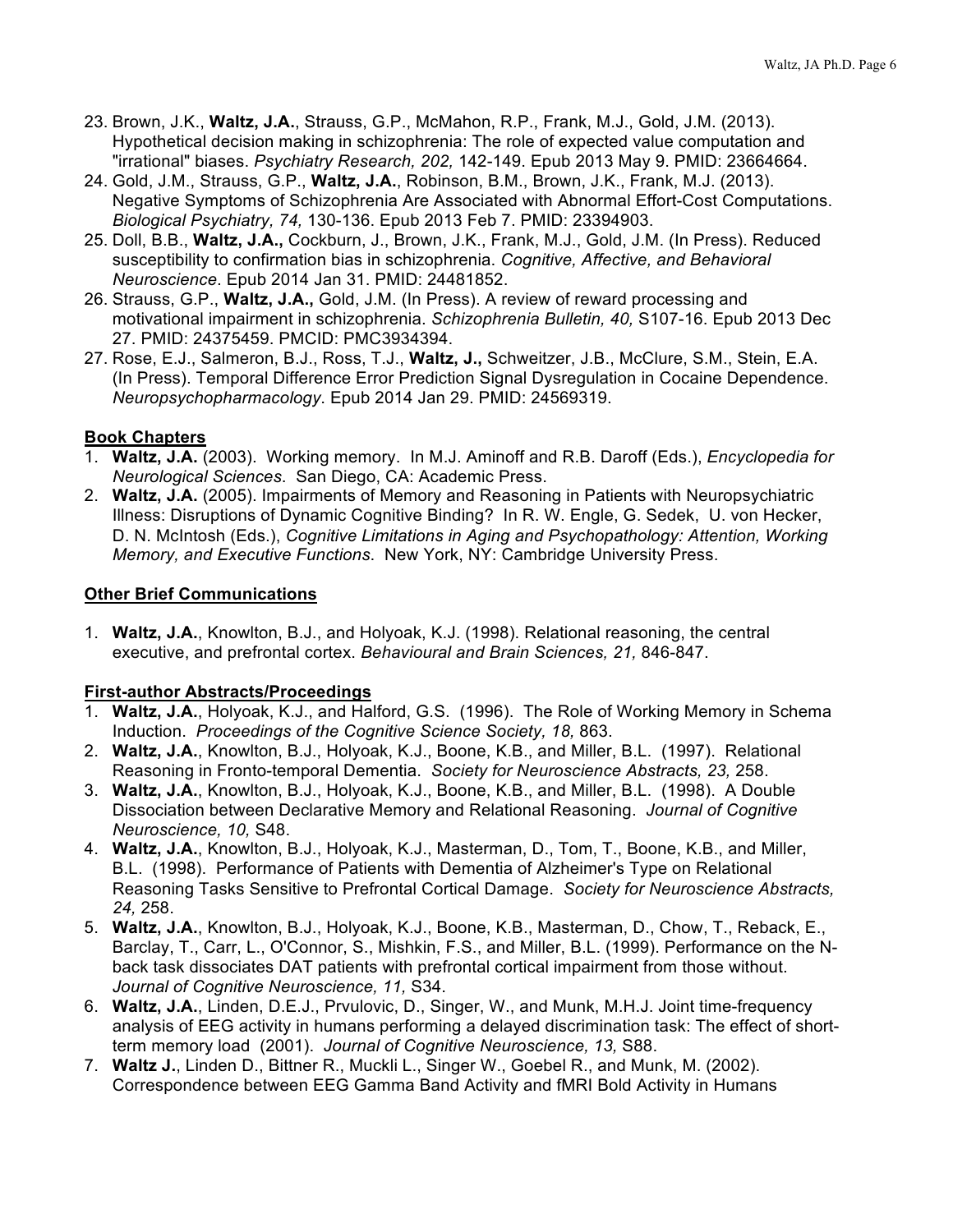Performing Visual Short Term Memory Tasks. *3rd Forum of the Federation of European Neuoscience Societies, Book of Abstracts*.

- 8. **Waltz, J.A.**, Linden, D.E.J., Bittner, R., Muckli, L., Goebel, R., Singer, W., and Munk, M.H.J. (2002). Working memory load-dependent changes in the power of evoked and induced oscillations in the EEG. *Society for Neuroscience Abstracts, 28*.
- 9. **Waltz, J.A.**, Rodriguez, E.F., Fries, P., Staedtler, E.S., Muckli, L.F., Goebel, R., Pipa, G., Singer, W., Munk, M.H.J. (2003). Enhanced spike-field coherence in macaque prefrontal cortex associated with better performance on delayed-response task. *Society for Neuroscience Abstracts, 29*.
- 10. **Waltz, J.A.**, Haenschel, C., Bittner, R. A., Haertling, F., Rotarska-Jagiela, A., Maurer, K., Singer, W., Linden, D. E. (2005). Reduced P100 amplitude in schizophrenics is associated with abnormal evoked and induced gamma-band activity and intertrial phase-locking values. *Schizophrenia Bulletin 31,* S466.
- 11. **Waltz, J.A.**, Frank, M.J., Robinson, B.M., Gold, J.M. (2006). Impairments in Probabilistic Learning in Schizophrenia: The Role of Reinforcement. *Biological Psychiatry 59,* 113S.
- 12. **Waltz, J.A.**, Frank, M.J., Gold, J.M. (2007). Patients with schizophrenia show impaired rewarddriven learning, despite an increased rate of responding, in a novel Go-NoGo learning task. *Schizophrenia Bulletin 33,* S548.
- 13. **Waltz, J.A.**, Schweitzer, J.B., Gold, J.M., Kurup, P.K., Ross, T.J., Salmeron, B.J., Rose, E.J., Warren, K.R.B., McClure, S.M., Stein, E.A. (2007). Brain Responses to Temporal Difference Errors in a Passive Learning Task in Patients with Schizophrenia. *NeuroImage 36,* S66.
- 14. **Waltz, J.A.**, Schweitzer, J.B., Gold, J.M., Kurup, P.K., Ross, T.J., Salmeron, B.J., Rose, E.J., Warren, K.R.B., McClure, S.M., Stein, E.A. (2007). Functional MRI correlates of abnormal prediction error signalling in schizophrenia. *Society for Neuroscience Abstracts, 33*.
- 15. **Waltz, J.A.**, Wonodi, I., Elliot, A., Lin, P., Hong, L.E., Gold, J.M., Thaker, G. Genetic Influences on Reinforcement Learning Performance in Schizophrenia (2008). Brain Responses to Temporal Difference Errors in a Passive Learning Task in Patients with Schizophrenia. *Biological Psychiatry 63,* 267S.
- 16. **Waltz, J.A.**, Schweitzer, J.B., Gold, J.M., Rose, E.J., Kurup, P.K., Salmeron, B.J., Ross, T.J., Stein, E.A. (2008). Neural responses to monetary outcomes in patients with schizophrenia. *Society for Neuroscience Abstracts, 34*.
- 17. **Waltz, J.A.**, Schweitzer, J.B., Gold, J.M., Rose, E.J., Kurup, P.K., Salmeron, B.J., Ross, T.J., McClure, S.M., Stein, E.A. (2009). Neural correlates of the subjective experience of reward in schizophrenia. *Schizophrenia Bulletin, 35,* S548.
- 18. **Waltz, J.A.**, Gold, J.M., Kasanova, Z., Ross, T.J., Salmeron, B.J., Kurup, P.K., Stein, E.A. (2009). Neural correlates of probabilistic reversal learning performance in schizophrenia. *Neuropsychopharmacology, 34*.
- 19. **Waltz, J.A.**, Kasanova, Z., Ross, T.J., Salmeron, B.J., Kurup, P.K., Gold, J.M., Stein, E.A. (2010). Abnormal neural responses associated with feedback-driven switching in schizophrenia. *Society for Neuroscience Abstracts, 36*.
- 20. **Waltz, J.A.**, Kasanova, Z., Frank, M.J., Ross, T.J., Salmeron, B.J., Kurup, P.K., Gold, J.M., Stein, E.A. (2010). Neural correlates of model-based reinforcement learning parameters in healthy volunteers and patients with schizophrenia. *Neuropsychopharmacology, 35*.
- 21. **Waltz, J.A.**, Frank, M.J., Kasanova, Z., Strauss, G.P., Gold, J.M. (2011). Selective deficits in reward-driven probabilistic learning in schizophrenia point to dopamine D1 receptor dysfunction. *Schizophrenia Bulletin, 37,* S232.
- 22. **Waltz, J.A.**, Kasanova, Z., Ross, T.J., Salmeron, B.J., Gold, J.M., Stein, E.A. (2011). Investigating the Neural Substrates of Negative Symptoms: Results from fMRI Studies of Outcome Processing in Schizophrenia. *Schizophrenia Bulletin, 37,* S232.